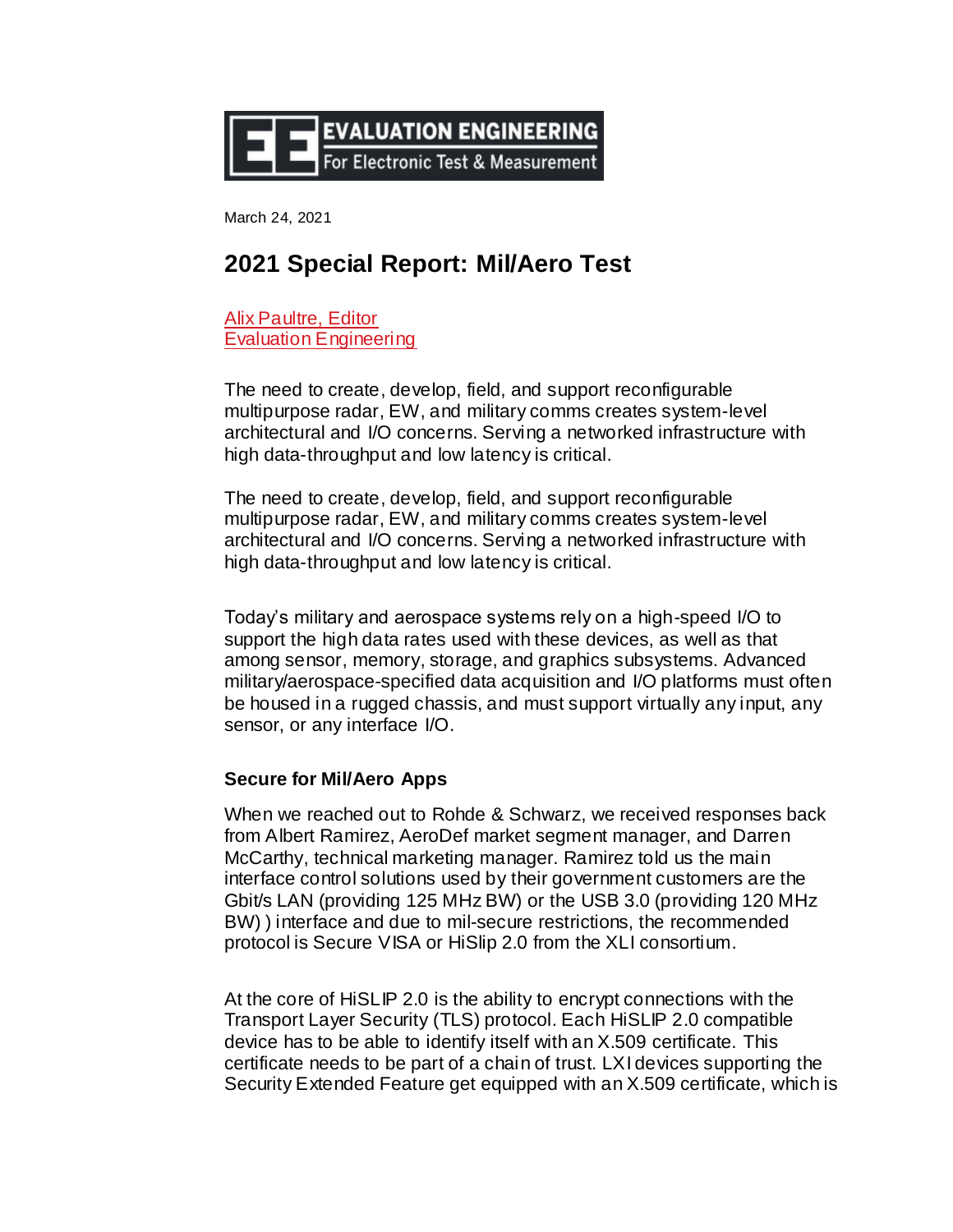signed by a trustworthy LXI root certificate. The device certificate is checked when establishing the TLS connection.

Application areas such as satellite communications (SATCOM), radar, EWS sensors, as well as 4G and 5G military communications, are all increasing in frequency and bandwidth. Secure VISA-compatible instruments can provide a reliable, secure, and fast interface to control the instrument remotely. The big challenge is the backwards link, where the amount of data that the instrument can transfer back to the controller device (usually a computer) is the bottleneck. Nowadays, it is not possible to transfer complete digital waveforms over 1 Ghz or 120 Mbits BW.

R&S offers a combined solution to control the instruments through Secure VISA and capture waveforms in specific instruments such the R&S IPR Data Recorder, which enables real-time recording of up to 100MSamples/s and issues a statement of volatility—a very important requirement for military customers.

## **High-Speed I/O**

Ramirez explained there is interest in evolving the Gigabit LAN interface into a 100Gbit LAN interface. However, these are plans for the future, as there is not yet enough demand justifying investment of such magnitude on the military or defense market. However, we might see instrument evolutions driven by the commercial wireless market that will be leveraged by the defense industry. One of the biggest demands is connectivity, addressed by such products as the R&S ZNBT, a multiport vector network analyzer offering up to 24 integrated test ports.



Figure 1: The R&S ZNBT is presented as the first multiport vector network analyzer to offer up to 24 integrated test ports.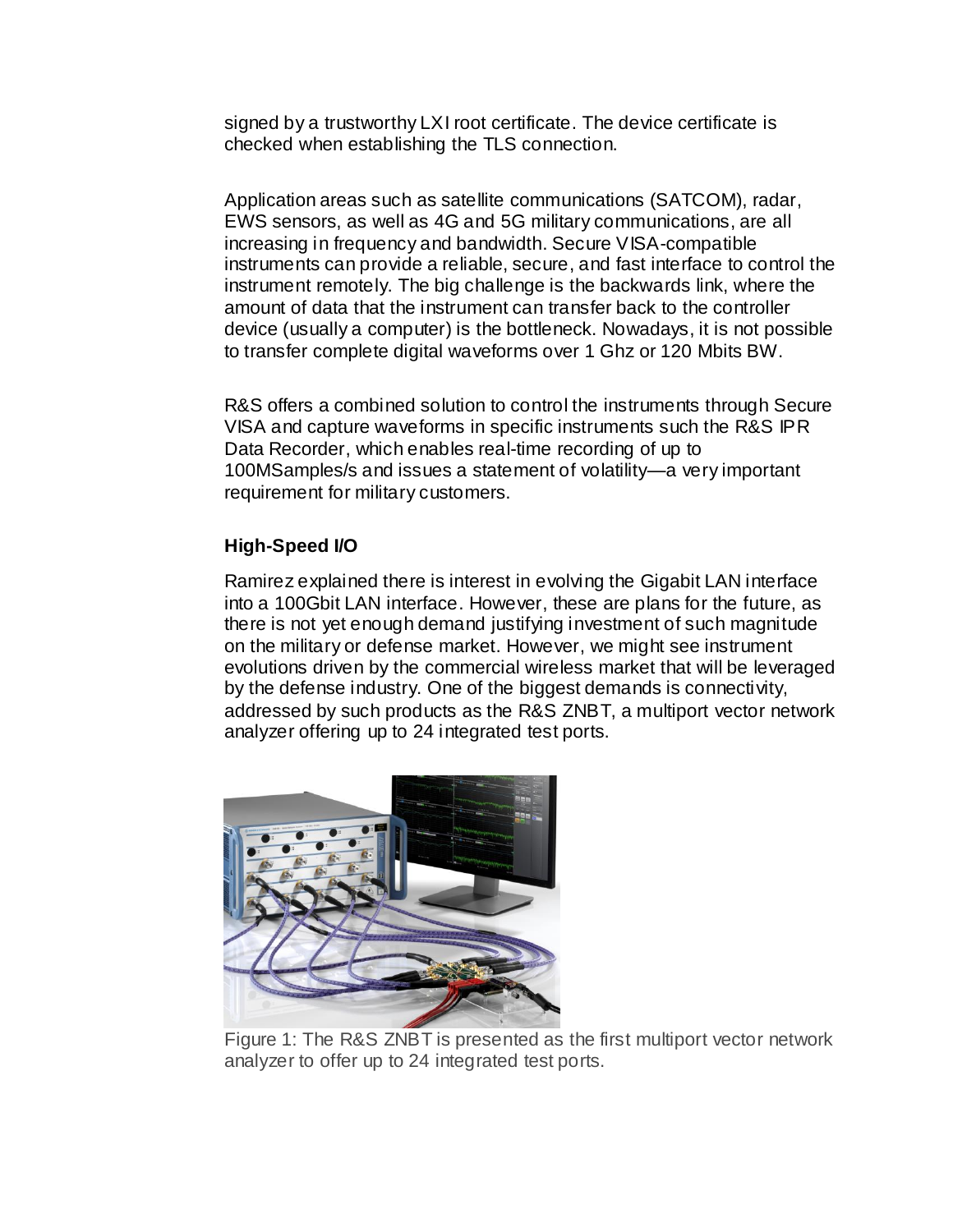McCarthy said that, aside from I/O connectivity for command and control, for early development and R&D, their customers need access to digital IQ data with wide bandwidth, high fidelity, and low latency. Commercial industry standards for mechanical/electrical plugging are several generations ahead of military I/O standards. Interfaces such as the Quad Small Form-Factor pluggable (QSFP+ and QSFP28) can provide data rates from 40 Gbps to 100 Gbps today.

To enable access for digital IQ data, Rohde & Schwarz offers commercial QSFP family plugging interfaces to meet customer needs along with options for streaming unencrypted digital IQ data. To address the need for more bits and bandwidth, R&S continues to offer development platforms with wideband capabilities internally, such as signal generation with bandwidths to 2 GHz and signal analysis to bandwidth of 8.3 GHz.

## **Digital I/O**

However, getting digital IQ signals corrected and data out of these platforms with minimal latency tends to be a challenge, and will lag the development of the internal tools. This is due to the development of the digital I/O interfaces as well as the need for more powerful DSP to perform the real-time signal conditioning. They have customers that use digital IQ data through high-speed I/Os in both signal-ended applications and lowlatency loopback applications with hardware-in-the-loop (HIL).

Single-ended applications include capturing signals into deep memory or streaming signals from memory into a signal generator for scenario replay and receiver testing. The low-latency HIL applications range from the development of regenerative satellites and radio links to radar echo generation and electronic countermeasure development such as Digital RF Memories (DRFMs). For high-speed digital IQ data streaming applications, Rohde & Schwarz uses the QSFP (QSFP+ and QSFP28) family of mechanical/electrical plugging standards. One of the main advantages of this compact implementation is the low latency (< 1us).

#### **Emulate and test**

Jon Semancik, director of marketing at Marvin Test Solutions, brought up their GX5296 Dynamic Digital I/O with per-channel timing, programmable logic levels, and PMU PXI Card. It enables you to set timing per pin, with multiple time sets and a flexible sequencer, offering 32 input/output channels with PMU per pin and a 125 MHz vector rate (Figure 2). Additional features 64 M Vectors per channel (64 Mb per channel vector memory) and a per-channel drive/sense voltage range of -2 V to +7 V,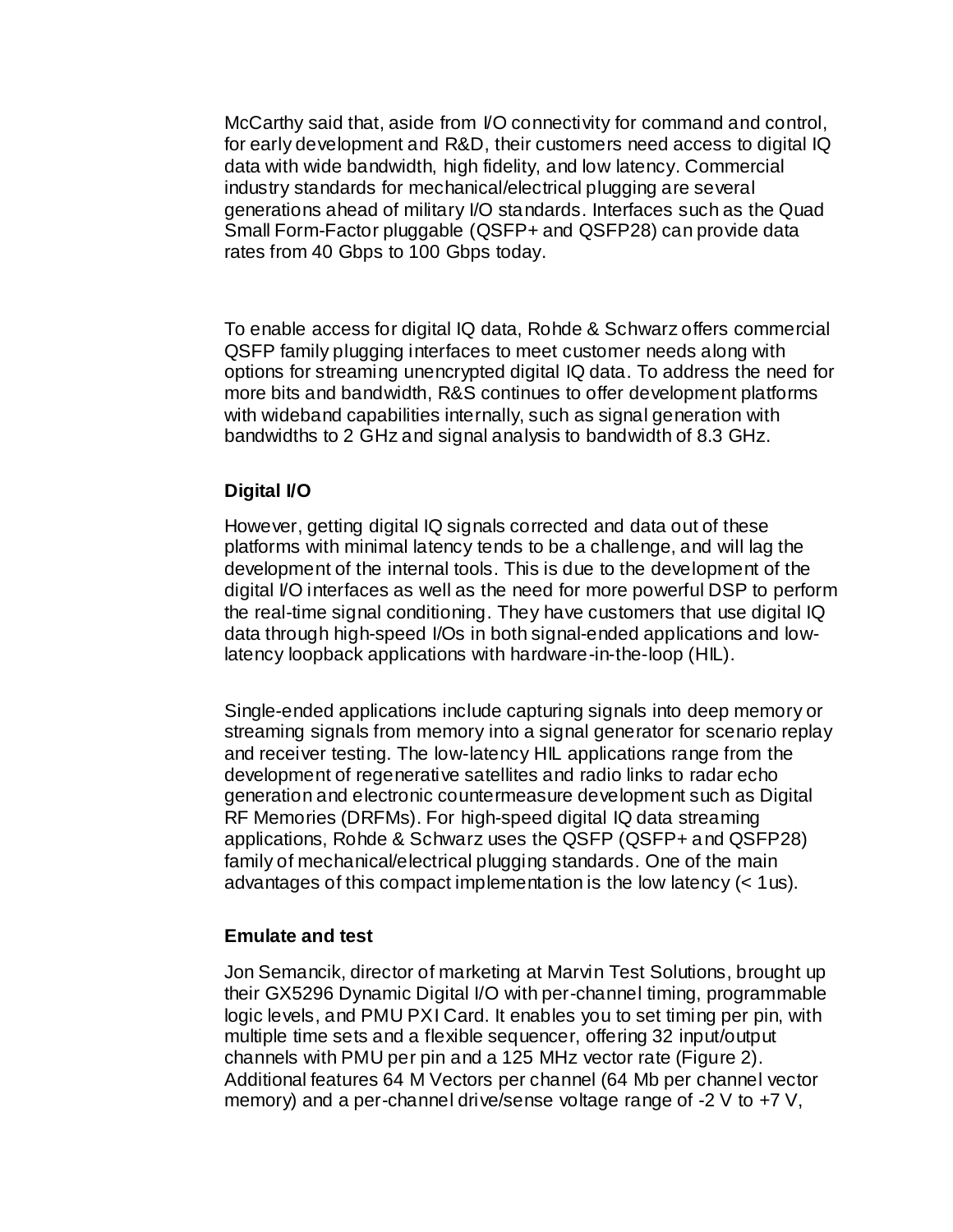with four additional control/ timing channels with programmable levels & PMU.



Figure 2: The GX5296 offers 32 input/output channels with PMU per pin and a 125 MHz vector rate.

The GX5296 offers advanced dynamic digital I/O performance and capabilities in a single slot, 3U PXI format. The 32-channel, GX5296 features timing per pin, multiple time sets, data formatting, and an advanced sequencer—providing users with the capability to emulate and test complex digital buses for system, board or device test applications. Offering sub-nanosecond edge placement resolution per pin and a PMU per pin, the GX5296 has the ability to perform both DC and AC parametric testing.

Each digital channel can be individually programmed for a drive hi, drive lo, sense hi, sense lo, and load value (with commutation voltage level). In addition, each channel offers a parametric measurement unit (PMU) providing users with the capability to perform parallel DC measurements on the DUT (device under test).

The GX5296 supports deep pattern memory by offering 64 Mb per pin of vector memory with dynamic per-pin direction control and with test rates up to 125 MHz. The board supports both stimulus/response and real-time compare modes of operation, allowing the user to maximize test throughput for go/no-go testing of components and UUTs that require deep memory test patterns. The single board design supports both master and slave functionality without the use of add-on modules.

## **16-bit Digitizer**

GX2482 series high performance, dual differential channel, 16-bit digitizers offer high dynamic range and excellent SFDR (Figure 3). The module's differential inputs, coupled with its low distortion, makes it a suitable instrument for analyzing high-performance or low-level analog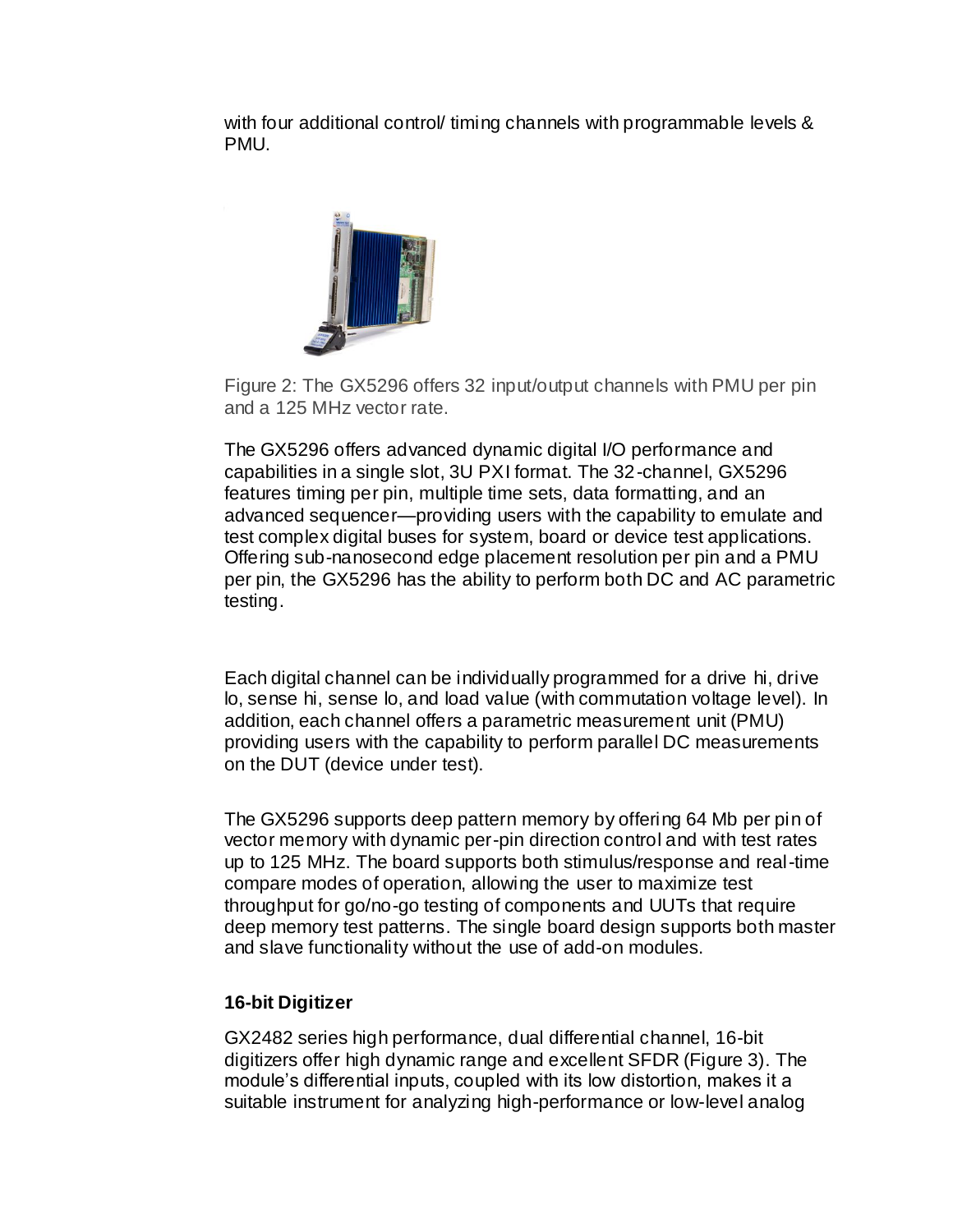signals. Each channel offers 3 selectable low pass filters, a 16 bit, 180 MS/s ADC, and 64 M words of memory for each channel.



Figure 3: GX2482 series high performance, dual differential channel, 16 bit digitizers offer high dynamic range and excellent SFDR.

A PLL clock generator is combined with dedicated clock dividers for each digitizer channel, providing independent clocking and flexibility for each channel. The sample rate can be programmed from 1 MHz to 180 MHz. The module is available as a PXI hybrid slot compatible (GX2482) or PXI express compatible (GX2482e) instrument.

The GX3722 is a user configurable, FPGA-based, 3U PXI card which employs a multifunction, analog/digital, I/O daughter board. The module offers multiple analog and digital source/measure capability. The daughter board interfaces to the GX3700 FPGA baseboard, which employs the Altera Stratix III FPGA. The square wave generators can support frequencies up to 8 MHz and feature high bandwidth signal performance. The time-interval analyzers employ high-bandwidth comparators, and can operate to 10 MHz. The function generators provide sinewave and arbitrary-waveform capability. Maximum frequency of operation is 20 KHz. The two-channel, 12 bit, 10 MS/s digitizer includes signal conditioning.

## **The demand for data**

Semancik pointed out that independent pin resources are also essential for many applications. For example, the GX5295's pin-assigned electronic resources are independent on a per-channel basis and include a fullfeatured PMU for DC characterization of DUTs. The PMU can operate in a force voltage/measure current mode or force current/measure voltage mode. In addition, the driver and receiver can be configured to support differential input and output signals from and to the UUT.

Sequencer flexibility is also a common request. The GX5295's sequencer can halt or pause on a defined address or loop through the entire memory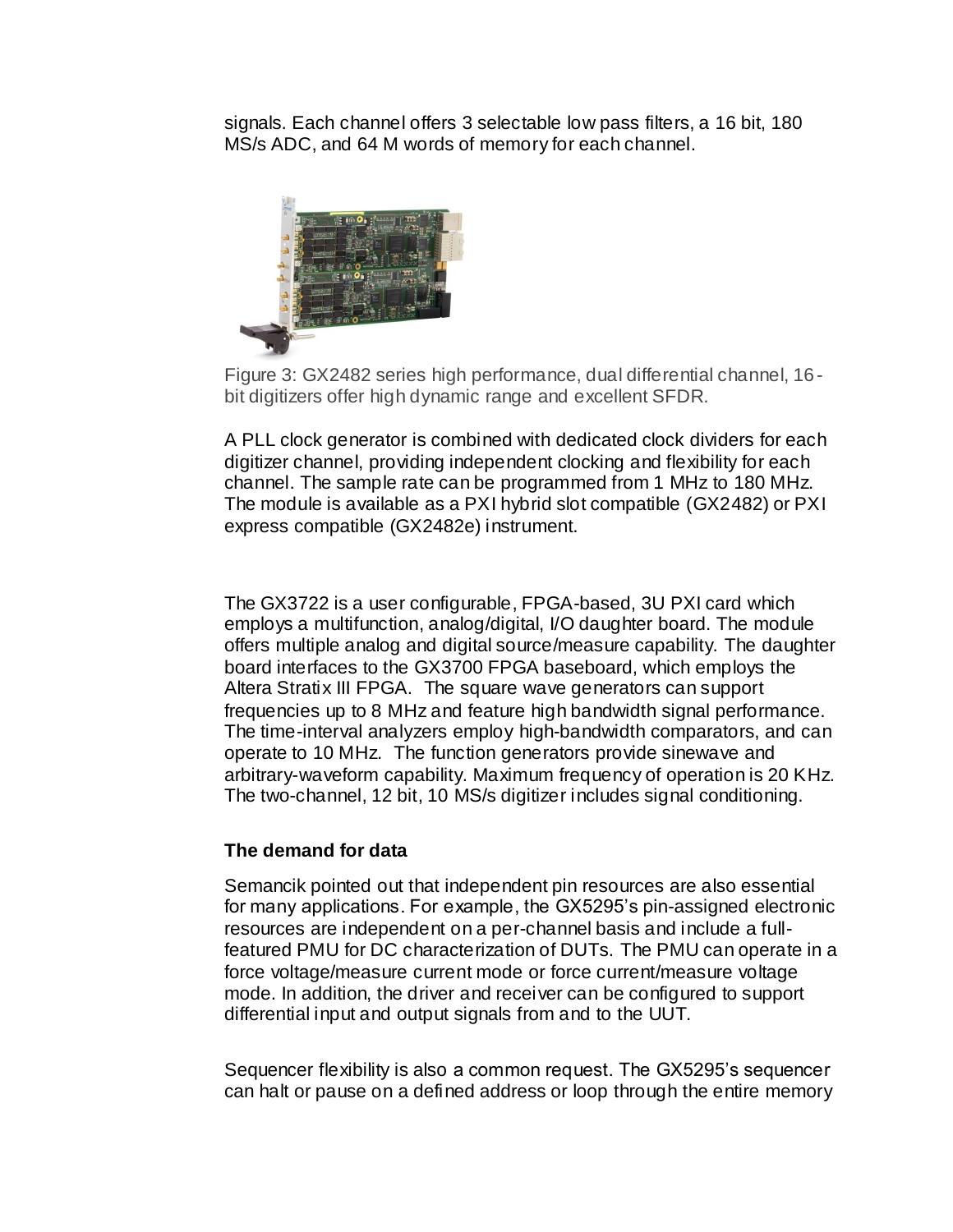as well as loop on a defined address range or through a defined block of memory. Two modes of digital test are also supported: a stimulus/response and a real-time compare mode. The stimulus/response mode is used for driving and capturing data. Alternatively, for digital tests requiring long test vectors, the real-time compare mode can be used to significantly shorten overall test times by comparing in real-time, expected test results and logging only failed vectors and resultant test results (pass or fail).

The company offers an O-Level and I-Level military tester portfolio that includes many testers for launchers, pylons, bomb racks and other armament systems, including the MTS-3060A Universal O-Level Armament Systems Tester. Production acceptance and depot-level testers combine COTS and custom products to provide the most cost-effective solutions to our customers. These testers are based on the open architecture, card modular, PXI standard and incorporate the ATEasy Test Executive software.

Most instrumentation and high-speed I/O solutions, as well as test system solutions offered by MTS are based on the open architecture, card modular, PXI standard and incorporate the ATEasy Test Executive software. MTS also offers a complete line of high-performance FPGAbased solutions with mezzanine cards providing specific functionality, including digital I/O and analog interfaces to the device under test.

#### **Moving data**

Keysight's response, provided by John S Hansen, Aerospace & Defense Strategic Planning, was from an RF/IQ data transport perspective, using high-speed interfaces in TE, rather than testing them. Requirements for transporting massive amounts of data are continuously more rigorous. RF signal data must represent wider and wider bandwidths with more dynamic range. Especially in the realm of electronic warfare, where test and simulation solutions must me multimodal and flexible, like Keysight's EW Threat Simulation & Analysis solutions (Figure 4).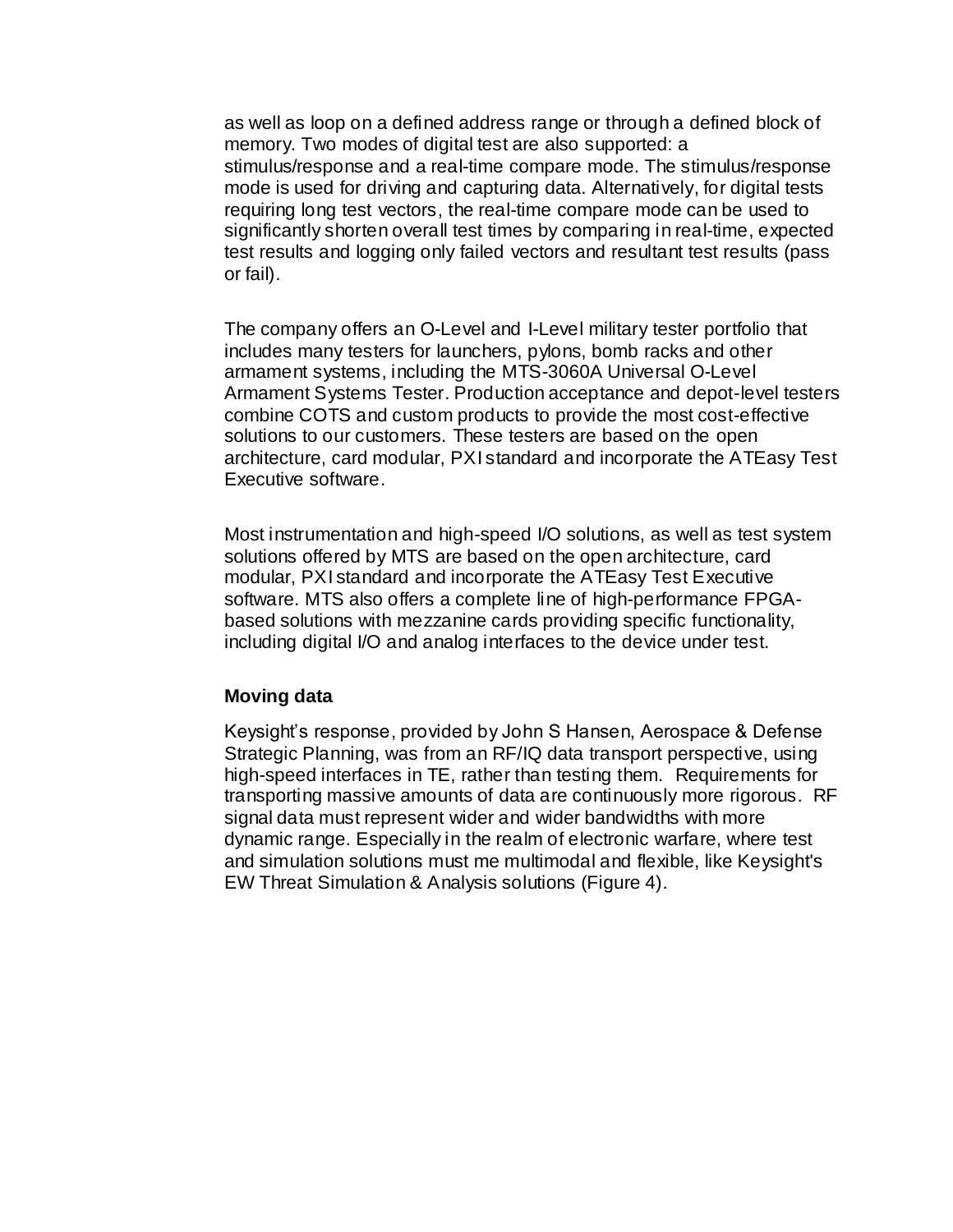

The N5194A UXG agile vector adapter addresses the need for fast and capable military test solutions.

This, coupled with the need to manipulate or analyze the data in real time, can quickly stress the I/O infrastructure of the system. In addition to the performance parameters of the I/O architecture, the solution must be interoperable at all its interfaces. In general, for connections of more than just a few centimeters, an optical solution must be utilized. This creates a pressure to use more optical connections, and the need to use standard interfaces for interoperability.

At the physical level, optical fiber connections are often needed to handle the magnitude of the data. Common protocol standards like 10GbE and 100GbE are preferred for many applications but other less common interfaces may be better suited for their higher throughput, timestamping capability, and the type of transport supported such as VITA-49. The RF bandwidth requirements are increasing; thus, driving the need for higher data throughput for the test system.

#### **Fast Acquisition**

Patrick Rule Sr., sales manager with Pacific Instruments, a VPG brand, told us about their Model 5800 Ruggedized Transient Recorder, which can sample any sensor input at up to 10 Ms/s (Figure 5). Nonvolatile memory is stored directly inside the hardened DAQ, to be debriefed later. This removes reliance on any rotating hard drives or operating systems that can fail, resulting in assurance that data will be recorded during destructive and nonrepeatable tests.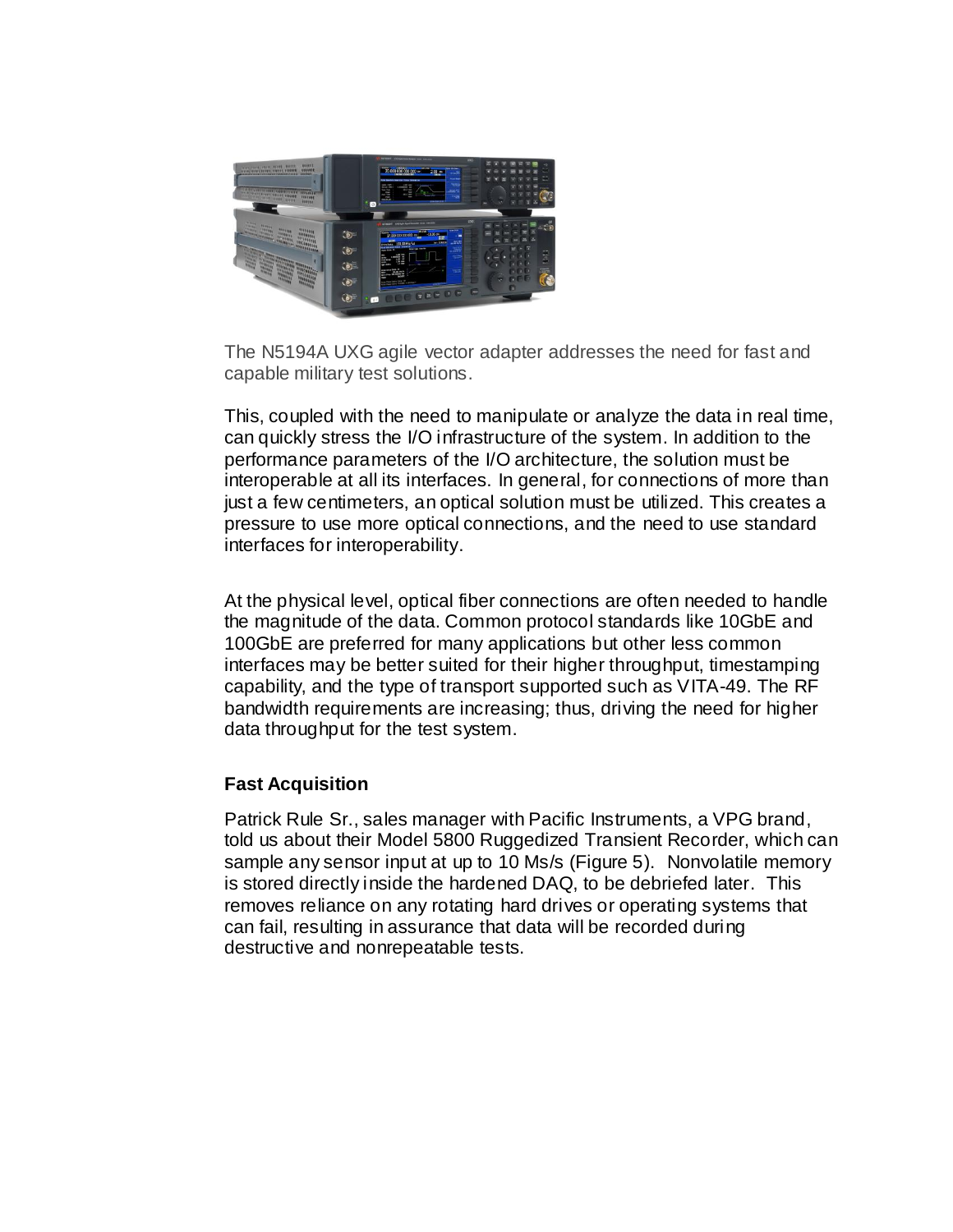

Figure 5: The Model 5800 Ruggedized Transient Recorder can sample any sensor input at up to 10 Ms/s.

Multiple sample rates during very precise timing increments set by the operator allow for higher sampling and lower sampling to take place at predefined time slices with high resolution. For example, sampling can be set to 500ks/s prior to a predefined triggered event from T -.05 seconds to T 0 and set for sampling of 10Ms/s at T 0 to T .5 seconds. This allows for a mix of high- and low-speed sampling in a single data file for more precise time control to capture desired data and not be overwhelmed with massive amounts of undesirable data.

Data Redundancy is often a concern with high-speed tests, as these types of test are typically fatal to the test article and cannot be run more than once. Assurance in data capture is paramount. Pacific Instruments' systems offer multiple recording points for data recording redundancy. The amount of data from high-speed tests can be overwhelming. Pacific Instruments provides the ability to decimate data by a factor of x both during and after recording.

Rule explained that rocket engine testing generally requires data before and after the test event for certain durations. Pacific Instruments allows the operator to decimate on the fly at desired time increments. For example, 2 ks/s for all channels prior to rocket firing, 200 ks/s during rocket firing, and 200 s/s during rocket engine cool down. Enabling the test technicians to modify the sample rates as desired during the test, instead of having to take data at the full high-speed rate, allows for a much more manageable data file.

Remote operation of the DAQ is often necessary in high-speed tests as personnel cannot be located anywhere near a type of test usually requiring high speed, such as in jet turbine, rocket engine, explosive, and wind tunnel applications. The ability to either have the data acquisition system located far away from the test area for operator control or near/on the test article for remote control is very important to mil/aero customers.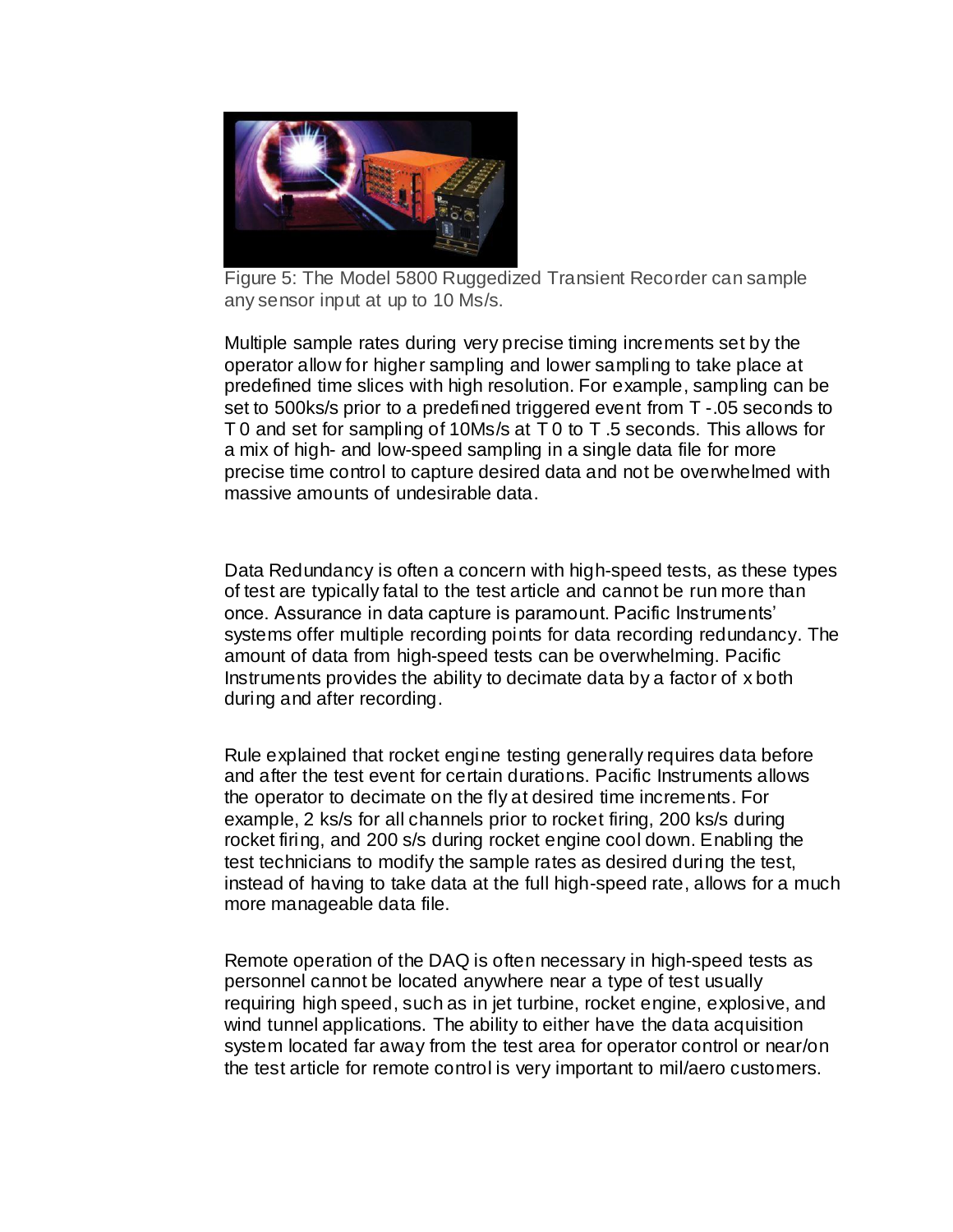#### **More and faster**

Rule mentioned that many test environments are asking for more and more channels at faster and faster sampling speeds, significantly increasing the amount of data. The ability to decimate data on the fly for longer duration high-speed tests, or accurately determine specific times in which to sample, is becoming a highly desired capability in order to significantly cut down on the amount of data.

Being able to use more than just Analog and Digital inputs and to leverage newer technologies such as Digital Image Correlation (DIC), fiber optic strain gage systems, wireless sensors, and load control systems is becoming more and more desirable. Pacific Instruments can input any of these third-party data streams and record, display and broadcast data in parallel to analog and digital data.

Pacific Instruments provides high-end signal conditioning and data acquisition system solutions to rocket engine, jet and gas turbine, wind tunnel, and explosive testing environments for both military and aerospace applications. Pacific Instruments offers the unique ability to input any type and number of sensors, and allows for each input to be set up independently, for example, sample rate, gain, filter, excitation, etc. Systems are available from 1 to 8,192 channels and can sample at up to 10 Ms/s per, along with digital I/O for real-time control with a turnkey software package.

Rule brought up that the company uses true analog signal conditioning ahead of a high-speed digitizer in the same system, allowing for very clean signals in a single turnkey transient data acquisition system. Onboard nonvolatile memory per channel allows for data to be recorded inside the system at up to 10 Ms/s. A ruggedized enclosure housing channel input I/O modules allows for the system to be placed on or near the test article and enables it to withstand violent testing applications. Data is debriefed from the system to any Microsoft Windows-based PC posttest for analysis.

Current trends in high-speed data acquisition in the military and aerospace environments are to have more and more data, either from adding additional channels to a test, or increasing the sampling rate, or both. While more data is not a bad thing, unless you're the one analyzing all of that data, the key is to not just have more data that is inaccurate, but more data that is precise and tells you accurately what transpired during the test.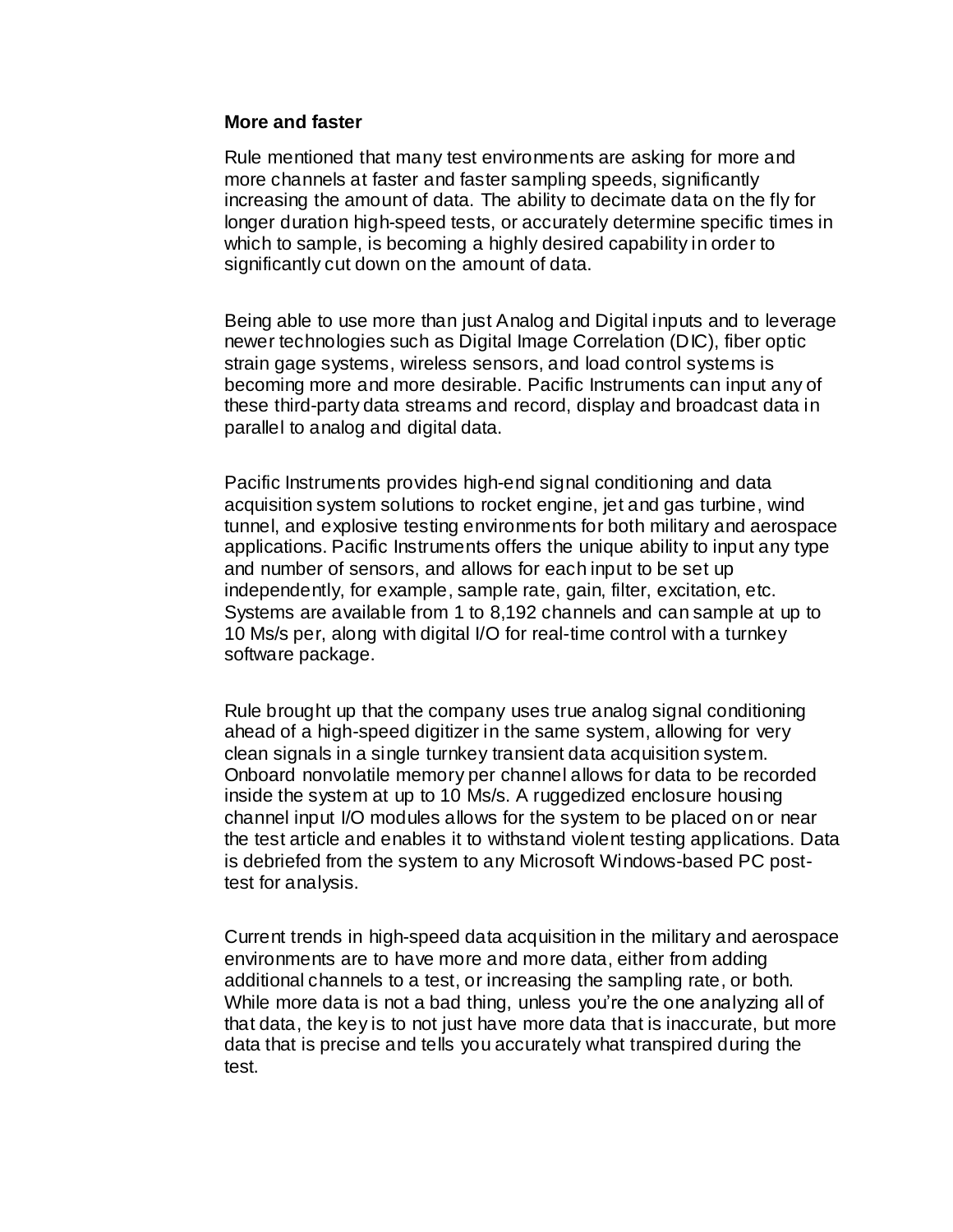Takemi Iguchi is a technical advisory manager at Kikusui America, and he told us about how as the development of the More Electric Aircraft (MEA) increased, Kikusui set out to create a power supply for testing bidirectional converters connected between the AC bus and HVDC bus. For example, the PCR-WE2 series is adaptable with both buses and can be used as a power source for development and evaluation tests (Figure 6). Three outputs can be set independently so that different voltage combinations (including AC and DC combinations) are possible.



Figure 6: The PCR-WE2 series can be used as a power source for development and evaluation tests.

For testing AC-connected equipment this means 115V/230V (one-phase) and 200V/400V (three-phase) at frequencies of 400 Hz, 360 Hz to 800 Hz, and up to 5 kHz. For DC bus-connected equipment, this means 28 V DC or ±270 V (540 V). Because the PCR-WE2R is a bidirectional power supply, it supports four-quadrant regeneration in all output modes up to 100% of the power rating. This is a huge benefit when testing high-power bidirectional converters.

Iguchi reminded us that conventional AC power supplies are unable to sink power, requiring a resistive load and an electronic load device to be connected in parallel. In addition, since these load devices convert the absorbed energy into heat, there are challenges treating the heat exhaust. With a regenerative AC power supply solution, the source and sink can be covered by a single power source. In addition to reducing equipment installation space, energy is not processed as heat, but regenerated to the grid, creating an environmentally friendly test system.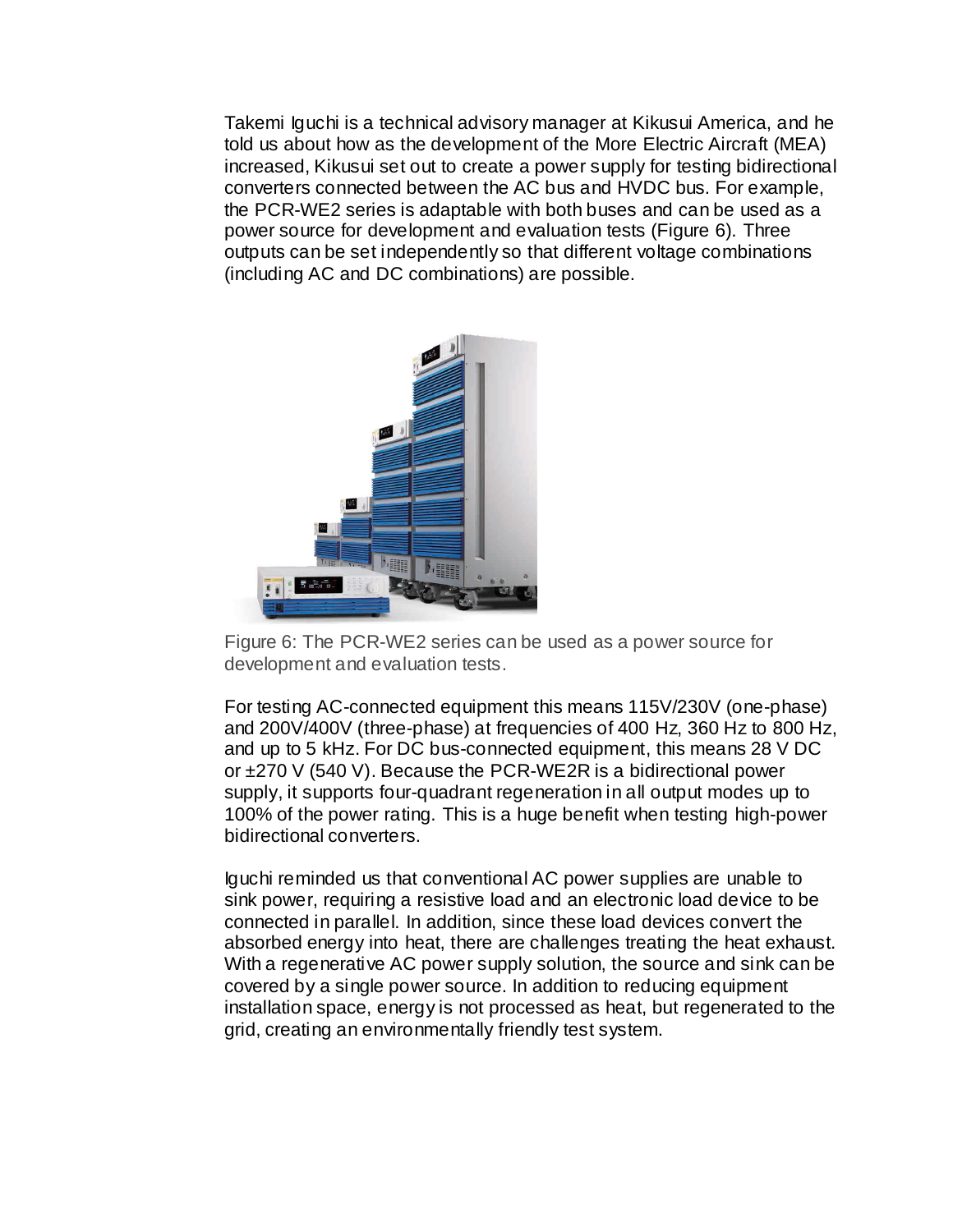## **Creative design**

Brandon Treece, principal solutions marketing manager at NI, was quick to point out that the company takes an interesting approach to high-speed I/O for digital interfacing applications. By combining customizable FPGAenabled COTS hardware, with powerful software and IP libraries both from NI and their network of partner companies, they are able to help customers create a high-performance solution, while reducing risk typically seen with the traditional approach.

NI has many different models available, in three categories, each with a user-programmable FPGA that varies in speed and customizability. For example, in high-density single-ended digital applications, NI offers a reconfigurable I/O line of PXI modules with up to 128 FPGA controlled digital lines in a single PXI slot, each capable of speeds up to 80 MHz (Figure 7). For high-speed serial communication, they have high-speed serial instruments offering speeds up to 28 Gbits/s.



Figure 7: NI offers a reconfigurable I/O line of PXI modules with up to 128 FPGA controlled digital lines in a single PXI slot.

Treece said their most customizable option is what they call FlexRIO, which has an interchangeable I/O module mounted on the front of the device, which can be purchased or custom-designed using the module development kit. This is suitable for applications where a DUT not only uses a custom or nonstandard protocol, but also has a custom physical interface as well.

Traditionally, to address these applications, engineers would need to develop this type of capability from scratch using traditional FPGA development tools. With this platform, you can design reconfigurable, high-performance testers that meet custom requirements from a higher-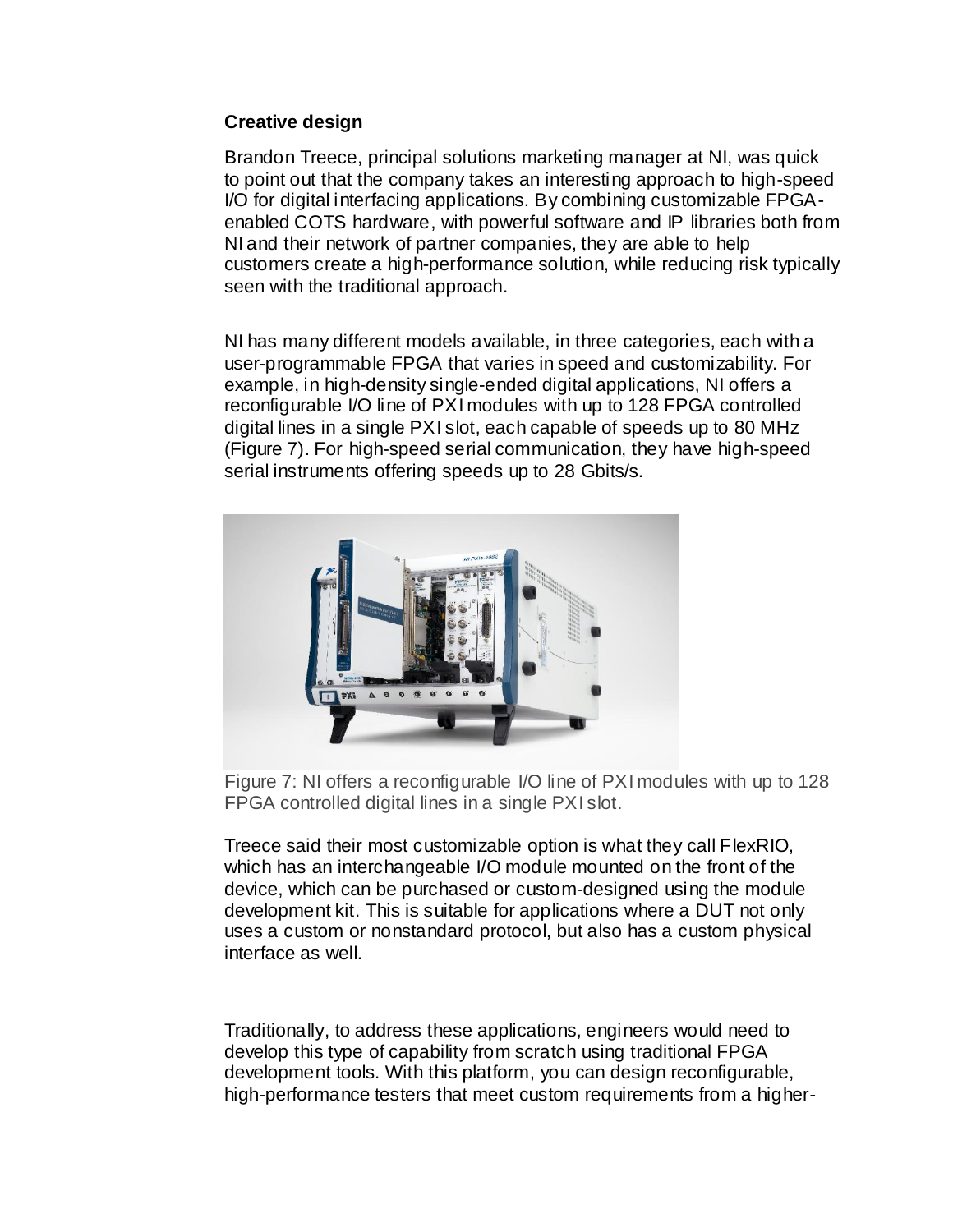level starting point, directly out of the box, reducing engineering needs in the creation of the solution.

Treece also said there are several challenges when it comes to digitalinterfacing applications in mil/aero applications that often center around flexibility and performance. On the one hand, if an application requires simple communication over a common interface bus such as MIL-STD-1553 or ARINC-429, there are a plethora of options available on the market to address this need.

However, if the application requires a customized version of a protocol; a complex high-speed protocol such as Fibre Channel, Serial Rapid IO (SRIO), or ARINC-818; or in some cases a customized version of a complex protocol COTS, hardware and software often isn't available so custom design is required. NI addresses these challenges by providing customizable FPGA-enabled COTS hardware, with powerful software and IP libraries, both from NI and its network of partner companies that provides a higher-level starting point for engineers to use, and avoid all of the risk that comes with custom design across the design cycle.

### **Connection migration**

Treece explained they are seeing a move from parallel digital buses to complex, high-speed serial protocols like ARINC-818 and Serial Rapid IO (SRIO). This is causing challenges for engineers and test teams as they are faced with implementing these protocols while still holding to their schedule. Even with off-the-shelf IP cores, implementing a custom design introduces significant risk, and being able to leverage customizable FPGAenabled COTS hardware reduces the risks associated with custom design.

He was proud to point out that NI's very first customer back in 1977 was Kelly Air Force Base in Texas, and today provides platforms that include modular hardware like VXI, PXI, and CompactRIO, and engineering software like LabVIEW, LabWindows/CVI, TestStand, and more. Along with these commercial tools, NI has developed a deep knowledge of the challenges test teams face in technical development, requirements changes, and business impact—not only in the aerospace and defense industries, but others as well.

Tektronix's Brad Odhner emphasized how Tektronix offers solutions for the latest high-speed I/O standards, including mil/aero test system favorites like Serial Rapid I/O (SRIO), Fiber channel, ARINC 818, XAUI, as well as custom busses at speeds up to 32 Gb/s. The Technical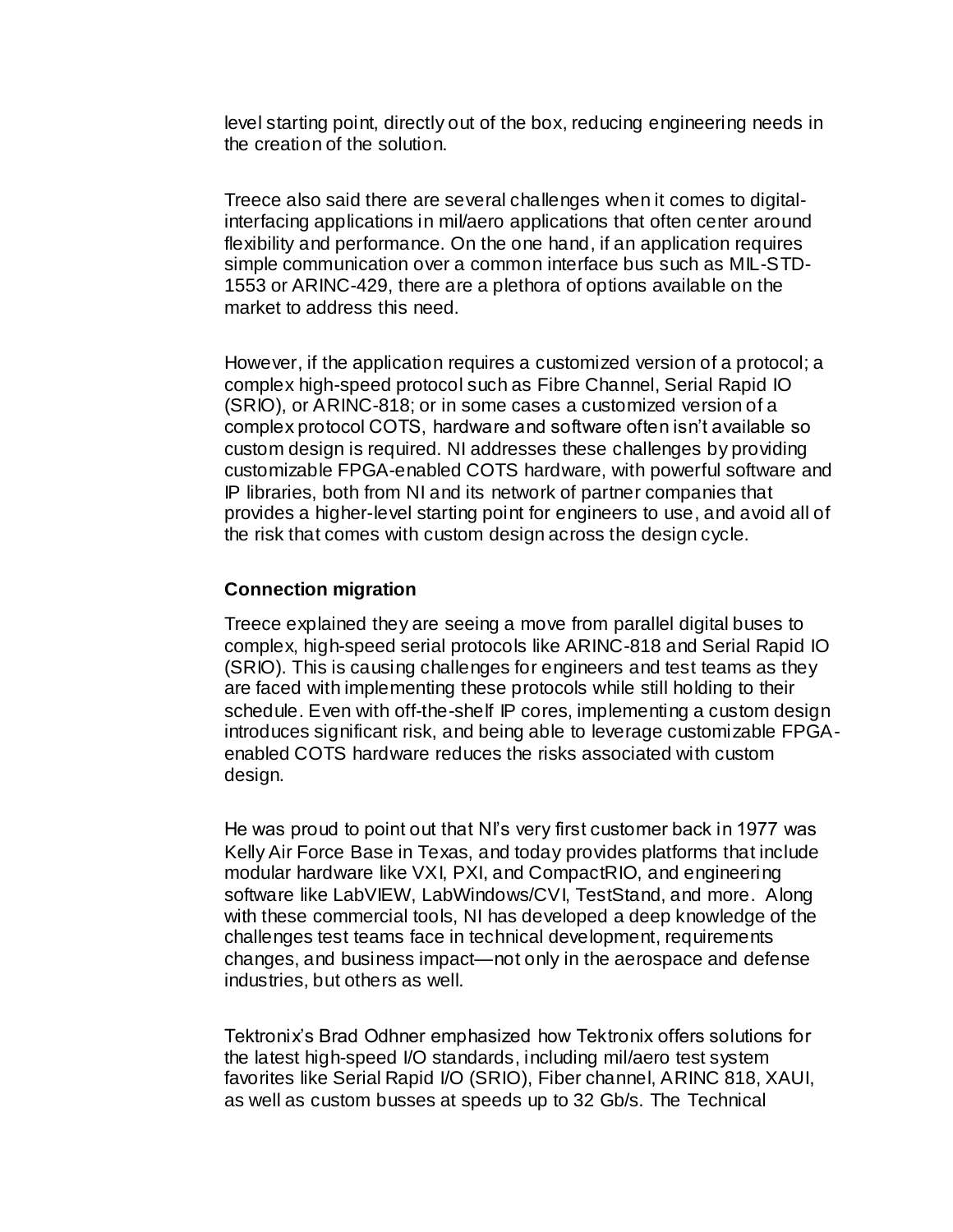Marketing Manager pointed out that this is enabled by their high-speed oscilloscopes such as the recently released 10 GHz 6 Series B MSO and the 70 GHz DPO70000SX platform, and their toolsets.

DPOJET software for the DPO70000SX platform provides industry-leading jitter analysis and eye-diagram evaluation, allowing in-depth debug and complete characterization on serial buses to verify signal integrity. The Advanced Jitter Analysis software for the Tektronix 6 Series B MSO is based on, and is very similar to, DPOJET. Serial Data Link Analysis (SDLA) software and the DPO70000SX platform can emulate complex scenarios on real, measured waveforms, in addition to theoretical simulation that relies on idealized signals.

Odhner explained that SDLA provides the ability to de-embed necessary fixtures and cable sets to deliver the signals to the oscilloscope, and allows for embedding channels or cable sets that engineers might not physically have at the time of test, to see how signals will change through different signal paths. SDLA also enables engineers to work through "what-if" scenarios for Tx and Rx equalization settings, to determine how they affect signal integrity (Figure 8).



Figure 8: SDLA enables engineers to work through "what-if" scenarios for Tx and Rx equalization settings, to determine how they affect signal integrity.

## Commercial adoption

Odhner sees mil/aero engineers adopting more and more high-speed serial buses that have already existed in the commercial space. The challenge for these engineers is that they don't follow the same use models that these buses were intended for; often driving signals over special interconnects and longer than allowed spans. Our toolsets are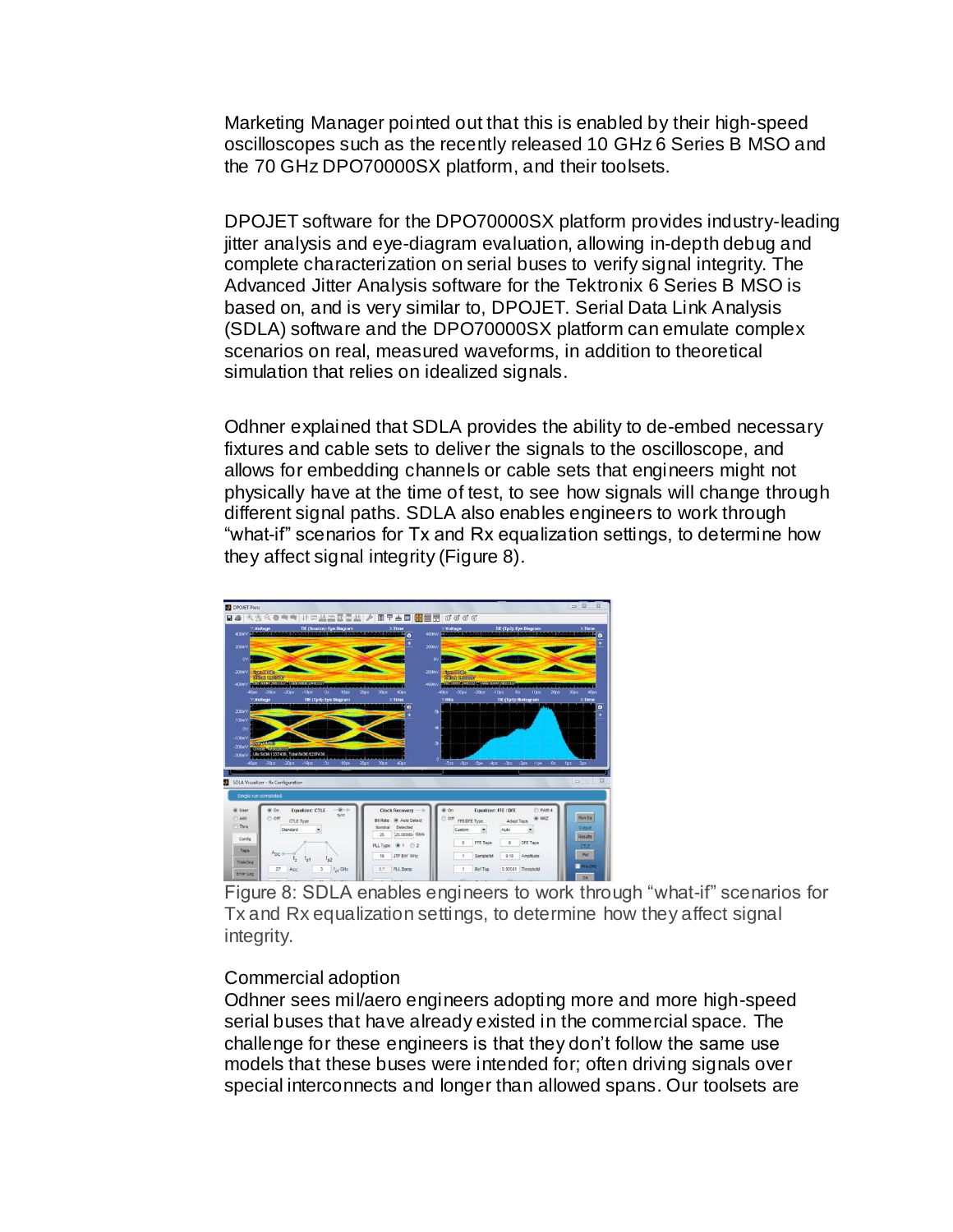flexible enough to enable engineers to continue development in these odd environments.

Another common challenge is the need to measure a bit-error ratio (BER) on these special links. Traditionally this requires a single-use piece of equipment, a BER tester or BERT. Their DPO70000SX oscilloscopes have an optional error-detector built into their hardware, enabling them to, alongside their oscilloscope functionality, perform these BER measurements without the need of an additional instrument (Figure 9). Additionally, unlike a BERT, BER testing with the DPO70000SX can be done directly through the oscilloscope's probing interface.



Figure 9: DPO70000SX oscilloscopes can perform BER measurements without the need of an additional instrument.

Long-term support and obsolecence issues in Mil/Aero continues to be a key challenge for engineers. Many years, or decades in some cases, of code and protocols have been built for equipment that is now obsolete. To address this, Tektronix recently introduced our Programmatic Interface, or PI, Translation layer for the 5 and 6 Series Oscilloscopes. This firmwareenabled capability allows execution of commands from older oscilloscopes like the DPO/MSO5000 and DPO7000C Series, enabling engineers to replace aging equipment, or build new systems, without changing test code and risking the need for recertification.

In radar, sensors and electronic warfare, we are seeing more standardization in backplane connectors, owing to the new modular open systems architectures (MOSA) program in the U.S. These standardized connectors are translating into a more specific set of protocol testing needs, which include multi-gigabit ethernet (10 Gbe) and PCIe Gen3 (8Gbps). They've seen higher demand for the ability to characterize,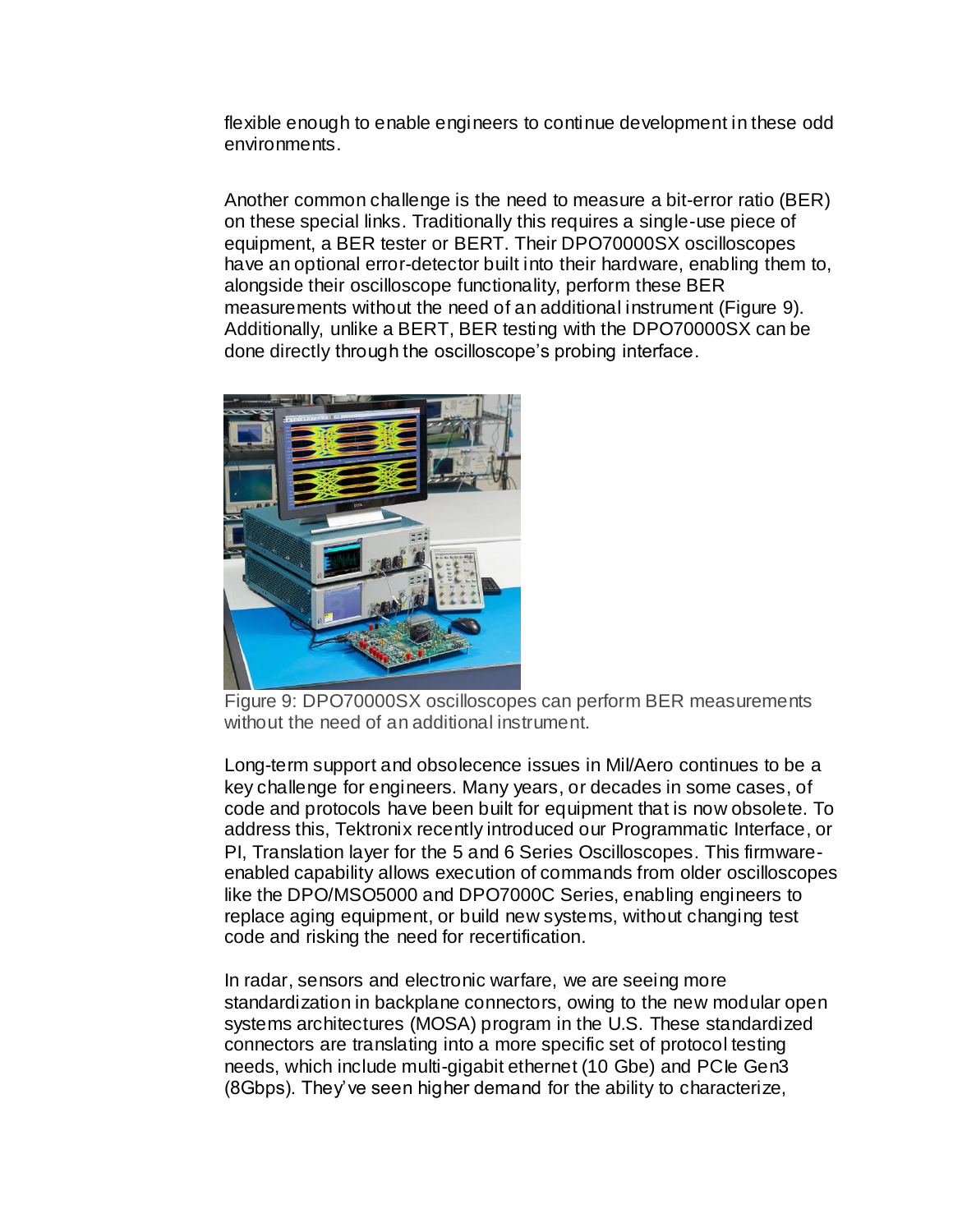debug and verify high-speed serial subsystems. In terms of protocols, we've also seen a fair amount of DDR.

Tektronix pioneered the use of silicon-germanium-based hardware in order to achieve the performance that customers need. The Asynchronous Time Interleaving, or ATI, technology in their DPO70000SX platform allows the oscilloscope to retain a high signal-to-noise ratio at higher bandwidths. They also develop custom ASICs for their oscilloscopes for high speed I/O. For example, with the Tektronix 6 Series B MSO, a custom ASIC allows engineers to view frequency and time-domain signals simultaneously, with industry-leading low noise and 12 bits of vertical resolution.

Odhner said the company expects the need for increased data and bandwidth throughput through adoption of higher data-rate protocols such as PCIe Gen 4 (16Gbps). Customers expect solutions to be backwardcompatible with previous generations, and will demand as much software automation as is possible. They also anticipate more requests for optical solutions.

## **Captured at speed**

When we reached out to Rodger Hosking, a VP at Pentek, he highlighted the company's recently introduced Model 2757 100Gb Ethernet Recorder, which captures full-speed streaming data to SSD drives at sustained rates of 12.5 GBytes/s. It supports UDP Ethernet protocol over optical cable, which is popular for real-time data links because of its low overhead.

Hosking said that interfaces are becoming faster because of increased signal bandwidths, along with the number of channels, as well as requiring higher resolution and dynamic range in virtually all sensor systems.

One technique to solve this is to perform DSP operations closer to the antenna, by extracting or qualifying only relevant information at the source, before sending raw data through system interconnects. Many I/O links are shifting from copper to optical cables for many benefits: higher speed, immunity to EMI, and longer cable spans. Smaller and lighterweight cables are especially important for UAVs, and secure radiation-free optical cables make eavesdropping difficult.

Hosking said that Pentek supplies many test solutions for radar, EW, countermeasures, and communications systems, including digitizers and recording systems to both capture and generate these signals. Design